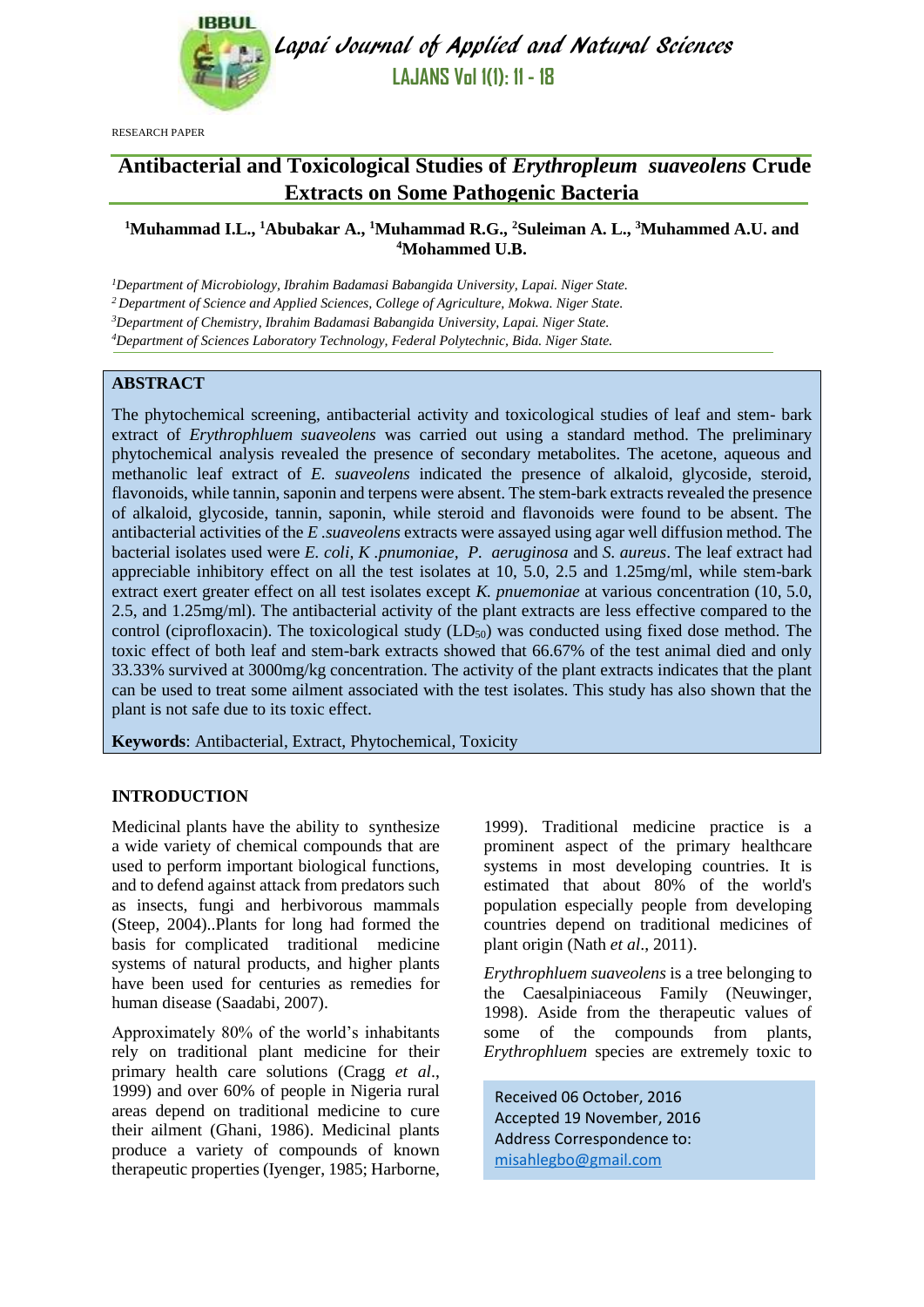livestock all over the world especially to goats, sheep and cows. Species of *Erythrophluem* include *E. lasicanthum, E. guineense, E. cholostachys, E. invarense* are known to be poisonous (Koita, 1998; Tuuliki, 2003; Adeoye and Oyedapo, 2004; Agaie *et al*., 2007). The plant is called Obo/erun (Yoruba), Inyi (Igbo), Baska (Hausa), Kor (Tiv), Sacchi (Nupe), Aba (Akan-Asante, Ghana). The plant (*E. suaveolens*) is often referred to in English as sassy, sasswood, red water tree and ordeal tree (Nwudu and Chineme, 1981).

The crushed bark is applied to swellings caused by filarial worm. In DR Congo, the dried powdered bark is taken as a snuff to cure headache. In Kenya a diluted decoction of the roots is used as an anthelminthic, especially against tapeworm. In Malawi a decoction of the roots and bark is applied to soothe general body pain. The bark has been used in arrow poisons, and the bark and leaves as fish poison (Marshal, 1998). The bark extract has excellent local anesthetic activity on eyes and skin, although its use on the eye was disputed because of its irritant effect on the conjunctiva.

### **METHODOLOGY**

#### **Collection and identification of plant samples.**

The leaves and stem-bark of *Erythropleum suaveolens* were obtained from Batagi village along Bida- Minna road, Niger state. The plant samples obtained was identified and authenticated by a Botanist Mal. Yunusa Audu from the Department of Biology, Ibrahim Badamasi Babangida University Lapai , Niger state.

#### **Sources of test organisms**:

The test organisms were collected from Department of Microbiology laboratory, Ibrahim Badamasi Babangida University Lapai, Niger state. These organisms include *Pseudomonas aeruginosa, Escherichia coli, Klebsiella pnuemoniae* and *Staphylococcus aureus.*

#### **Preparation of plant material**

The leaf and stem-bark of *Erythropleum suaveolens* were allowed to air dry for about two weeks at ambient temperature. The plant material were pulverized with the aid of a sterile mortar and pestle, and then sieved with the help of a mesh sieve (0.50mm) to obtain fine powder of both leaf and stem-bark of *E. sauveolens*. This was further packed in a sterile container and store for further use.

#### **Sterilization of materials.**

Equipment such as glassware was washed using detergent, rinsed and air dry. Then each of the glass ware and other materials were rapped with aluminum foil paper before sterilization (using hot air oven at 170ºC for 60 seconds). All media were sterilized using autoclave for 15minutes at 121ºC.Cork borer and glass rod were also sterilized by dipping into 70% ethanol and flame. Using 70% alcohol, the laminar flow hood was sterilized and the UV light was switched on for 15-30 minutes.

#### **Extraction of plant materials**

Forty gram (40g) of the plant material each was weighed into three different 250ml conical flask for extraction. Methanol and acetone were used for extraction alongside with distilled water which the traditional healers use for extraction. Four hundred milliliter (400ml) of each solvent including distilled water was measured and poured into the powder of each sample, covered with foil paper and kept for 48 hours with constant stirring. Whatman'sNo1.filter paper was used to filter in order to obtain the filtrate and the residue was discarded. The methanol and acetone extracts were concentrated into semisolid paste in water bath at 65ºC. However, the extract containing water was allowed to evaporate to dryness s in water bath since water is a non-volatile solvent.

#### **Experimental animal (Albino rats)**

Young Albino rats (male) with an average body weight  $70 - 130$ g were used for this study. They were obtained from the Animal House Unit of the Department of Biochemistry, Ibrahim Badamasi Babangida University Lapai, Niger State. They were housed in a polypropylene cage and maintained at 30-37ºC for 12 hours dark/light cycle. The animals were acclimatized to laboratory condition for 7 days prior to experiment. These were fed with standard marsh and water. For hygienic purpose the litter to the cage was renewed twice a week.

#### **Preparation of media**

Twenty eight gram (28g) of Nutrient agar was weighed into one liter of distilled water according to manufacturer instruction. The media was put into a water bath to homogenize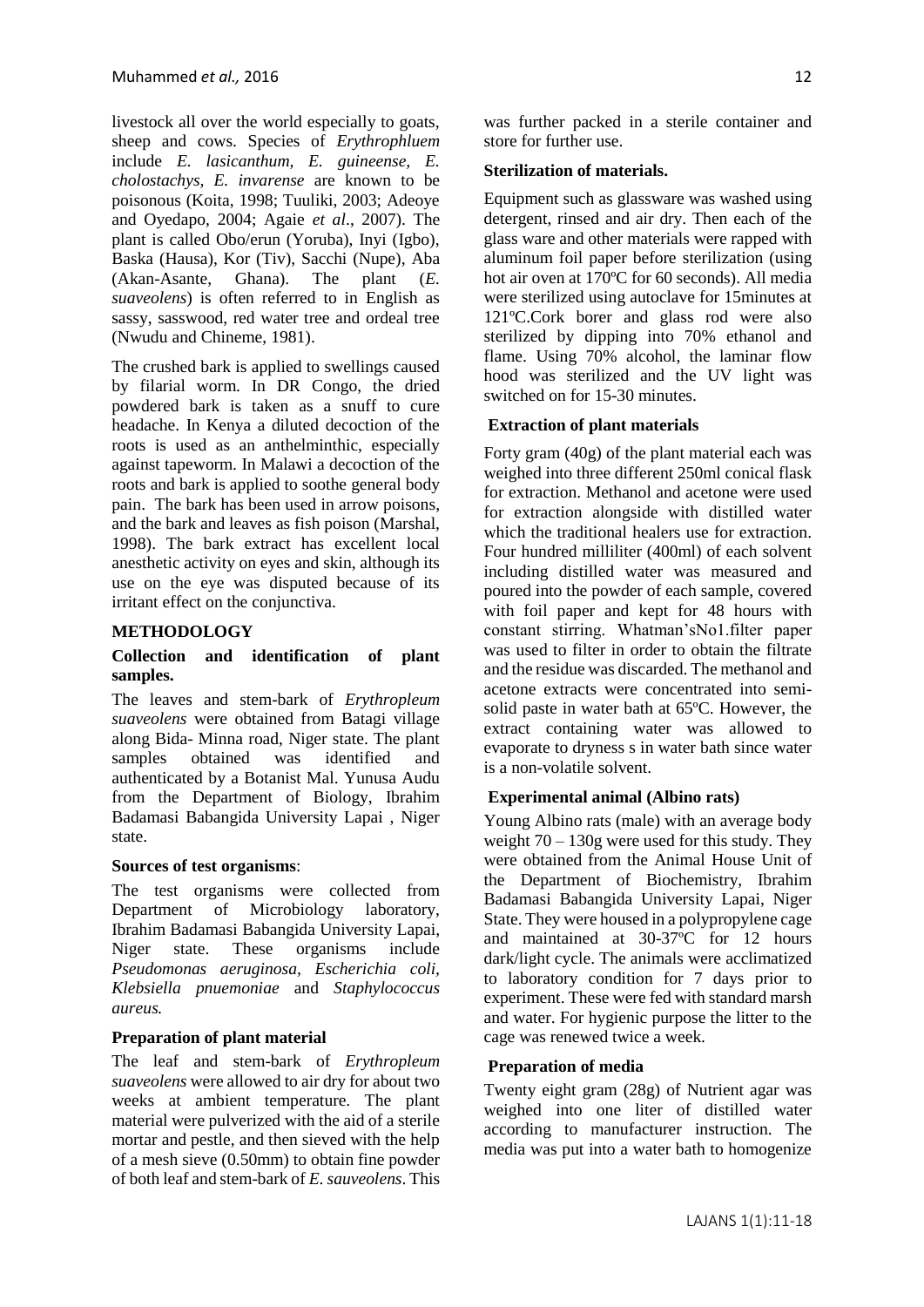the mixture. With the aid of an autoclave the media was sterilized at 121ºC for 15 minutes.

## **Standardization of inoculums**

One gram of Barium chloride was weighed in 99ml of sterile distilled water; this was followed by measuring 1ml of concentrated sulphuric acid in 99ml of sterile water. To prepare 10ml of 0.5 McFarland Nephelometre. 0.2ml of 1% Barium chloride was added to 9.8mlml of concentrated sulphuric acid. Turbidity corresponds to 6×10<sup>8</sup> /ml bacterial cells (McFarland, 1999).

# **Reconstitution of extracts.**

One (1) gram of each leaf and stem-bark of *E .sauveolens* extract was weighed into a McCartney bottle and dissolved with 10ml of glycerol or dimethylsulphide to give a stock of 10mg/ml respectively. The serial dilution of each was carried out to give a concentration of 10mg/ml, 5mg/ml, 2.5mg/ml and 1.25mg/ml respectively.

# **Preparation of inoculums**

All test organisms were prepared separately by sub-culturing from the pure isolates into nutrient agar and incubate for 37ºC for 24hours.

## **Phytochemical analysis.**

This analysis was carried out to determine the secondary metabolite present in the plant that is responsible for it therapeutic effect. These secondary metabolites include alkaloids, glycosides, tannins, flavonoids, steroids, saponin and terpene. The crude extracts were mixed with chemicals to detect the metabolite and standard qualitative method described by Harborne, (1998), Sofowora, (2003) and Hassan *et al*. (2005) was adopted or used

### **Determination of antibacterial assay**

Susceptibilities of the test organism against the plant extract were assayed using agar well diffusion method as described by Kirby and Bauer, (2000) The workbench (laminar flow hood) was swabbed using 70% ethanol and also UV light was switched on for 15minutes to attain aseptic condition. The sterilized media was poured into petri dishes and allowed to solidify. A sterile spreader was used to spread the standardized suspension inoculums after inoculating on the surface of agar plate to attain an even distribution.

A standard 6mm cork borer was flamed, allowed to air dry and 5 holes were bored on the agar plate. Zero point two (0.2) ml of the extracts with concentration of 10mg/ml, 5mg/ml, 2.5mg/ml, 1.25mg/ml and 0.625mg/ml was dispensed into the holes respectively. Commercial antibiotic (Ciprofloxacin) used as control was dispensed into the remaining center hole of each agar plate. The plates were labeled appropriately to avoid mix-up. The plates were incubated at 37ºC for 24 hours to observe the inhibited zone.

## **Determination of acute toxicity of the plant extracts (LD50)**

A fixed dose method described by OECD, (2001) was adopted for  $LD_{50}$ . Aqueous leaf extract and aqueous stem-bark extract (3000mg/kg) was administered to 2 groups (four rats per group) one after the other at a grace period of 48 hours) in a single oral dose by using a feeding needle, while control group received distilled water. Observation of toxic symptoms were made and recorded at one, three, six and twelve hours after administration. The number of mortality was recorded after 48 hours. The toxicological effect was assessed on the basis of toxicity sign: slow movement, restlessness and mortality, which were expressed as  $LD_{50}$ (OECD, 2001).

# **RESULTS**

The data in Table 1 reveals the amount and percentage of crude extracts obtained from the plant sample using acetone, aqueous and methanol as extract ants. From the extraction, it indicates that methanol stem-bark has the highest yield extract 6.7g (16.75%), followed by acetone stem-bark with 5.0g (12.5%) and aqueous leaf extract having 4.9g (12.5%). Others include methanol leaf with 4.7g (11.75), aqueous stem-bark which yielded 4.6g (11.5%) and acetone leaf have the least with 4.0g (10%). The color of all extracts appears to be dark brown except for acetone leaf extract and acetone stem-bark extract have black and red color respectively.

The result of preliminary phytochemical screening of crude extract of acetone, aqueous and methanol of *E. sauveolens* are represented in Table 2. The analysis of acetone, aqueous and methanol leaf extract revealed the presence of alkaloid, glycoside and flavonoids, while terpene, tannin and saponin were found to be absent. The acetone, aqueous and methanol stem-bark extract of *E. sauveolens* contained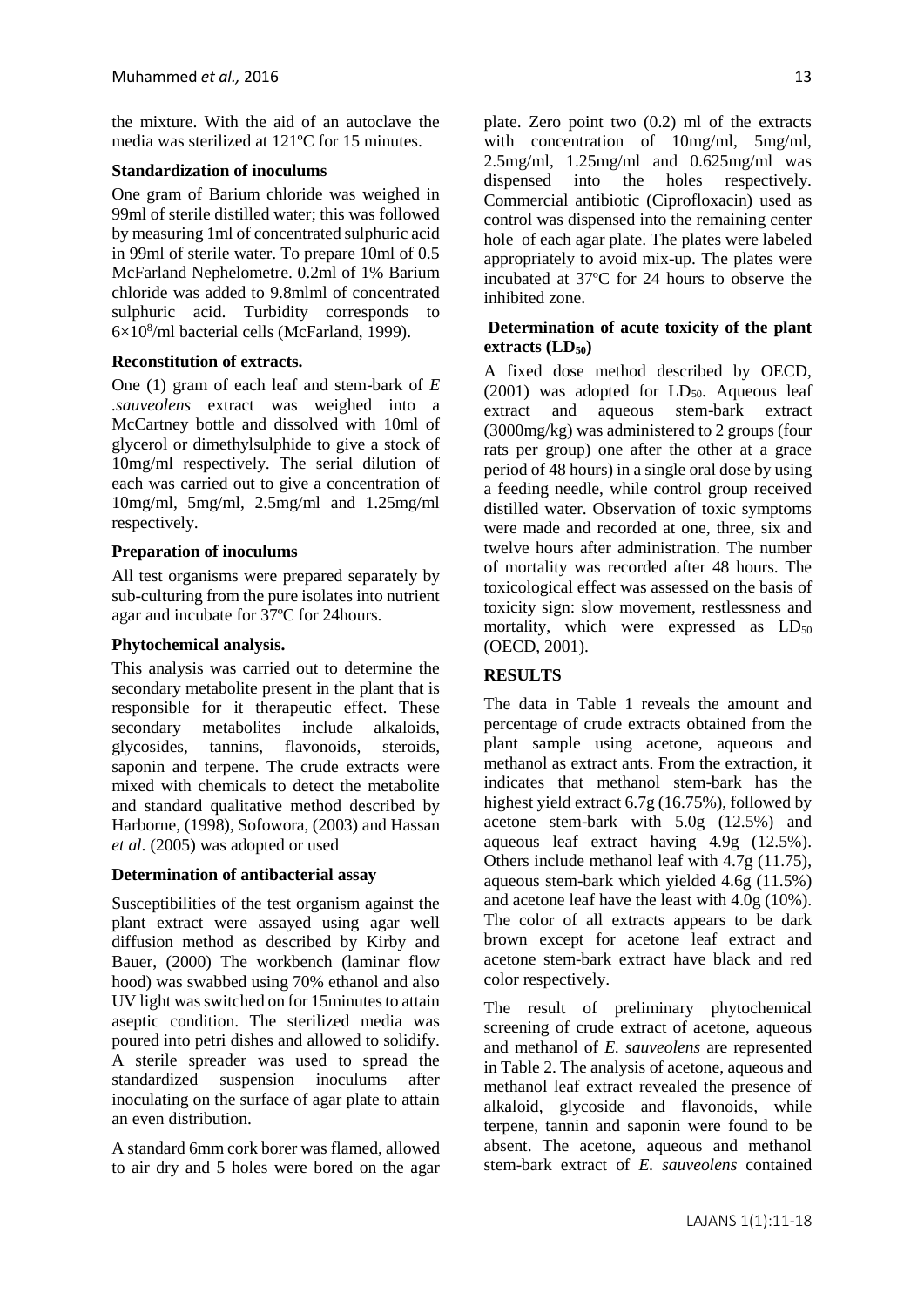100% glycoside, alkaloid, tannin, saponin, while steroids and flavonoids were found be absent.

Antibacterial activities of acetone, aqueous and methanol extract of *E. sauveolens* against *P. aeruginosa, E. coli, K. pnuemoniae* and *S. aureus* are shown in Table 3. In Table 3 the acetone, aqueous and methanol leaf extracts had an appreciable inhibitory effect on all test isolates at different concentration except for the lowest concentration (1.25mg/ml) which had no effect on *K. pnuemoniae, E. coli* and *P. aeruginosa.*

Table 4 shows that acetone, aqueous and methanolic stem-bark extract exert a greater inhibitory effect on all test isolates at all concentration except *S. aureus* and *P. aeruginosa* that were resistant at 1.25mg/ml concentration. The aqueous stem-bark extract shows significant effect on *P. aeruginosa, E. coli, K .pnuemoniae* and *S. aureus* at concentration of 10mg/ml, 5mg/ml, 2.5mg/ml, with exception of *P. aeruginosa* and *E coli* that were resistant at 1.25mg/ml.

The Ciprofloxacin used as a standard commercial antibiotic (control) had highest inhibitory effect compare with *E. suaveolens*  extracts on the entire test isolates which give average zone of inhibition of 17mm at 10mg/ml concentration.

Table 5 and 6 shows acute toxicity of aqueous leaf and stem-bark extract of *E. suaveolens* at 3000mg/kg. The oral administration of the extract shows some physical changes like clumping of the animal at the edge of the cage, restlessness and slow movement after 2-5minute of administration.

Table1: The weight of *E. sauveolens* leaf and stem-bark extracts obtained after extraction.

| Plant parts | Solvents | Weight of     | Weight of    | Percentage   | Color of        | Texture of |
|-------------|----------|---------------|--------------|--------------|-----------------|------------|
|             |          | Samples $(g)$ | extracts (g) | yield $(\%)$ | extracts        | extracts   |
| Leaf        | Acetone  | 40            | 4.0          | 10.00        | <b>Blackish</b> | Gummy      |
|             | Aqueous  | 40            | 4.9          | 12.25        | Dark brown      | Gummy      |
|             | Methanol | 40            | 4.7          | 11.75        | Dark brown      | Gummy      |
| Stem-bark   | Acetone  | 40            | 5.0          | 12.50        | Reddish         | Smooth     |
|             | Aqueous  | 40            | 4.6          | 11.50        | Dark brown      | Gummy      |
|             | Methanol | 40            | 6.7          | 16.75        | Dark brown      | Smooth     |
|             |          |               |              |              |                 |            |

Key:  $g = Gram$ , % = percent

Table2: The phytochemical properties of acetone, aqueous and methanolic leaf and stem-bark extracts of *Erythrophluem sauveolens*

| Phytochemical   | ALE | <b>QLE</b> | <b>MLE</b> | <b>ASBE</b> | <b>QSBE</b> | <b>MSBE</b> |  |
|-----------------|-----|------------|------------|-------------|-------------|-------------|--|
| Constituents    |     |            |            |             |             |             |  |
| Alkaloids       |     |            |            |             |             |             |  |
| Flavonoids      | ┿   |            |            |             |             |             |  |
| Glycosides      | ┿   |            |            |             |             |             |  |
| Saponin         |     |            |            |             |             |             |  |
| Steroids        |     |            |            |             |             |             |  |
| Tannin          |     |            |            |             |             |             |  |
| <b>Terpenes</b> |     |            |            |             |             |             |  |

Key: ALE= Acetone leaf extract, QLE= Aqueous leaf extract, MLE= Methanol leaf extract ASBE= Acetone stem- bark extract, QSBE= Aqueous stem-bark extract, MSBE= Methanol stem-bark extract,  $+$  = Present and  $-$  = absent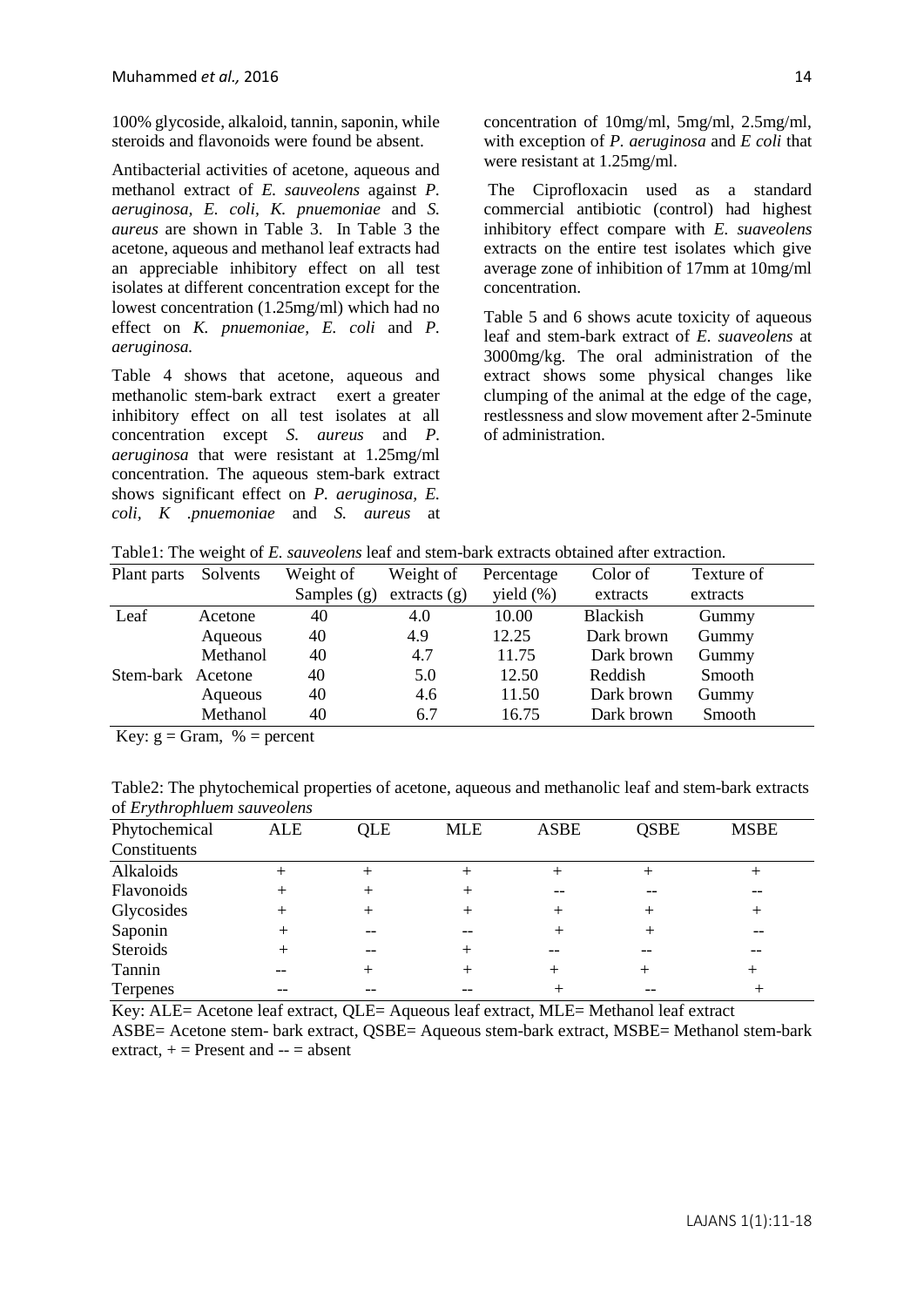| Test isolates           |               |     |  |                           |                              | Concentration of extracts (mg/ml) |                         |                 |      |                                     |                        |               |         |      |  |
|-------------------------|---------------|-----|--|---------------------------|------------------------------|-----------------------------------|-------------------------|-----------------|------|-------------------------------------|------------------------|---------------|---------|------|--|
|                         |               |     |  | Acetone extract           |                              |                                   | Aqueous extract         |                 |      |                                     | Methanolic extract CPX |               |         |      |  |
|                         |               |     |  |                           | $10.0 \t 5.0 \t 2.5 \t 1.25$ |                                   |                         |                 |      | 10.0 5.0 2.5 1.25 10.0 5.0 2.5 1.25 |                        |               |         | 10.0 |  |
| Zone of inhibition (mm) |               |     |  |                           |                              |                                   |                         |                 |      |                                     |                        |               |         |      |  |
| E.                      | coli          | 6.0 |  | $4.0 \quad 0.0 \quad 0.0$ |                              | 7.0                               |                         | 4.0 0.0         | 0.0  | 12                                  | 8.0                    |               | 6.0 0.0 | 19   |  |
|                         | K. pneumoniae | 6.0 |  | $4.0$ $2.0$ $0.0$         |                              |                                   | $6.0$ 4.0 0.0 0.0       |                 |      | 10                                  | 8.0                    | 7.0           | 4.0     | 18   |  |
| $P_{\rm c}$             | aeruginosa    | 6.0 |  | $4.0$ $2.0$ $0.0$         |                              |                                   | $8.0\quad 6.0\quad 0.0$ |                 | -0.0 | 10                                  | $6.0^{\circ}$          | 4.0           | 0.0     | 17   |  |
| S.                      | aureus        | 8.0 |  | $6.0\quad 4.0\quad 0.0$   |                              | 10                                |                         | $6.0 \quad 4.0$ | 2.0  | 10                                  | 8.0                    | $6.0^{\circ}$ | 2.0     | 17   |  |

Table 3: Antibacterial activity of acetone, aqueous and methanolic leaf extract of *Erythrophluem suaveolens.*

Key: CPX= Ciprofloxacin

Table 4: Antibacterial activity of acetone, aqueous and methanolic stem-bark extract of *Erythrophluem suaveolens.*

| Test isolates         |                                 | Concentration of extracts (mg/ml)    |                                                            |  |
|-----------------------|---------------------------------|--------------------------------------|------------------------------------------------------------|--|
|                       | Acetone extract                 |                                      | Aqueous extract Methanolic extract CPX                     |  |
|                       |                                 |                                      | 10.0 5.0 2.5 1.25 10.0 5.0 2.5 1.25 10.0 5.0 2.5 1.25 10.0 |  |
|                       |                                 | Zone of inhibition (mm)              |                                                            |  |
| E. coli               | $6.0 \quad 0.0$<br>$12.0 \t8.0$ | $10.0 \quad 6.0 \quad 4.0 \quad 2.0$ | 19<br>8.0 7.0 6.0<br>0.0                                   |  |
| K. pneumoniae         | 10.0 8.0 7.0 4.0                | $0.0\quad 0.0\quad 0.0\quad 0.0$     | 18<br>0.0<br>0.0<br>0.0<br>$0.0^{\circ}$                   |  |
| P. aeruginosa<br>10.0 | 4.0 0.0<br>6.0                  | 8.0 6.0 2.0 0.0                      | 17<br>$10.0 \quad 6.0$<br>-0.0<br>4.0                      |  |
| S.<br>8.0<br>aureus   | 4.0<br>2.0<br>6.0               | 8.0 6.0 2.0 2.0                      | 17<br>8.0<br>6.0<br>2.0<br>10                              |  |

Key: CPX= Ciprofloxacin

Table 5: Determination of acute toxicity (LD<sub>50</sub>) of aqueous leaf extracts of *Erythrophluem suaveolens*.

|                  |         | Weight of animal (g) Dosage (mg/kg) Vol. of extract (g/ml) Observation period Behavioral |              |              |  |
|------------------|---------|------------------------------------------------------------------------------------------|--------------|--------------|--|
|                  |         |                                                                                          | Period (hrs) | changes      |  |
| 101.40           | 3000    | 0.30                                                                                     | 24           | Mortality    |  |
| 120.40           | 3000    | 0.36                                                                                     | 24           | No mortality |  |
| 122.60           | 3000    | 0.37                                                                                     | 24           | Mortality    |  |
| 129.40 (Control) | $0.0\,$ | 0.1(distilled water)                                                                     | 24           | No mortality |  |

Table 6: Determination of acute toxicity (LD<sub>50</sub>) of aqueous stem-bark of *Erythrophluem suaveolens*.

|                    |         | Weight of animal (g) Dosage $(mg/kg)$ Vol. of extract $(g/ml)$ Observation |              | <b>Behavioral</b> |
|--------------------|---------|----------------------------------------------------------------------------|--------------|-------------------|
|                    |         |                                                                            | Period (hrs) | changes           |
| 90.00              | 3000    | 0.27                                                                       | 24           | No mortality      |
| 92.30              | 3000    | 0.28                                                                       | 24           | Mortality         |
| 100.10             | 3000    | 0.30                                                                       | 24           | Mortality         |
| $129.40$ (Control) | $0.0\,$ | 0.1ml (distilled water)                                                    | 24           | No mortality      |

#### **DISCUSSION**

The investigation done on different extract of *E. suaveolens* revealed that leaf extracts contain significant amount of tannins, alkaloid, flavonoids and glycoside, with little presence of saponin, while terpenes was found to be absent. Steroid and tannins were found to be absent in the stem-bark extracts but indicates the presence

of glycoside, tannin, terpenes and alkaloids. This result goes in line with the finding of Hassan *et al.* (2007) who reported the presences of glycoside, saponin and alkaloids in *Erythrophluem sauveolens*.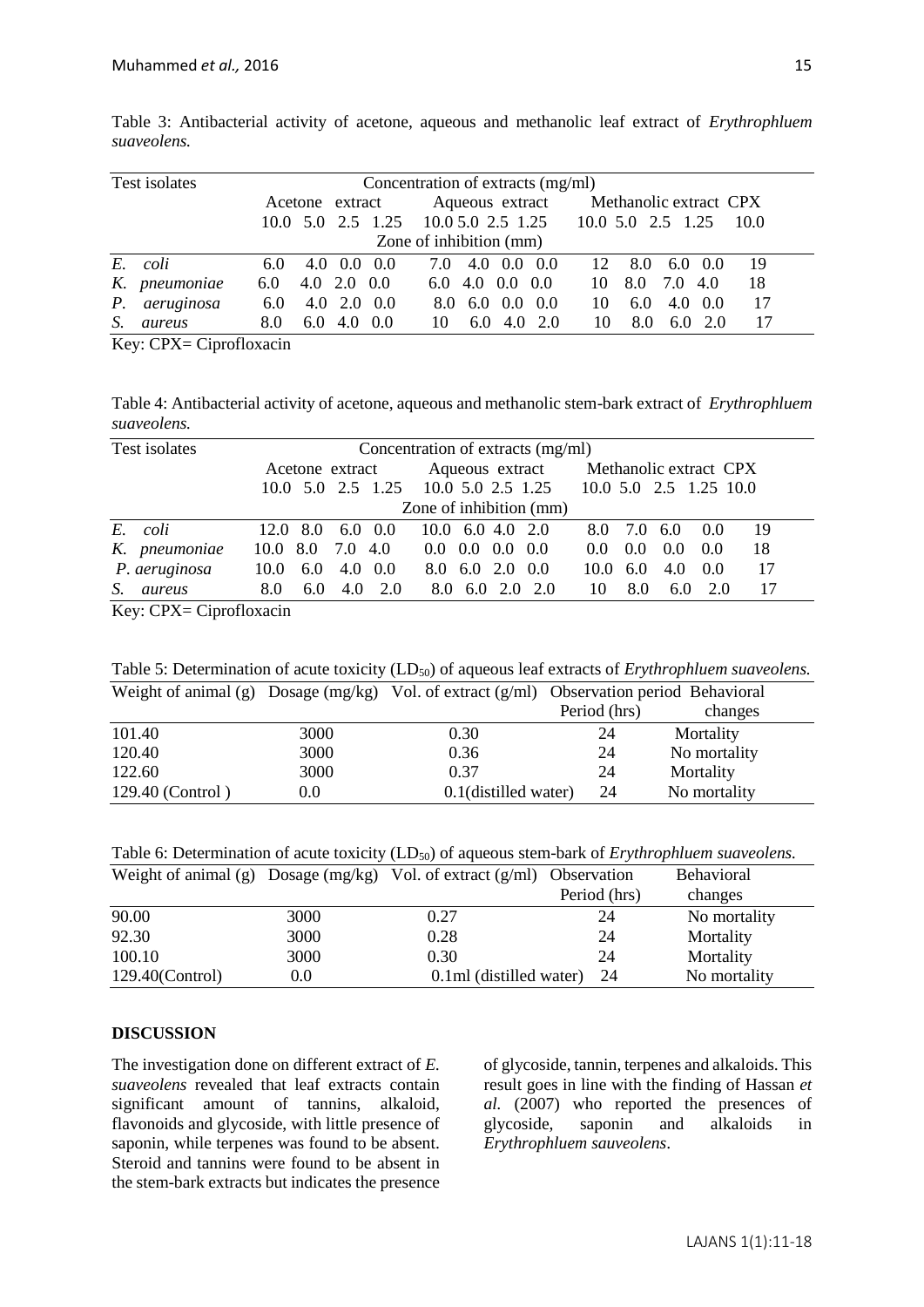Presence of these compounds is known to be responsible for the antibacterial potentials, which could also serves as defense mechanism for the plant against fungi and grazing animals. The presence of tannin which is used in treating intestinal disorder such as diarrhea and dysentery (Dhannanada, 2003). The presence of alkaloids and terpenes reveals that the plant could be used as herbal medicine (Hayashi *et al.,* 1993).

The antibacterial activity of acetone, aqueous and methanol leave extract of *E. suaveolens* shows varying zone of inhibition against the test organisms at different concentration of 10, 5, 2.5, 1.25mg/ml indicating antibacterial activities. Comparing the extracts activity with the control (Ciprofloxacin), the control had the highest zone of inhibition ranged from 14- 19mm, followed by methanol leave extract ranged from 2-12mm and then aqueous and acetone extract. The highest zone of inhibition was observed against *E.coli* while *P. aureginosa* had the least zone of inhibition in acetone leave extract.

The antibacterial activity of acetone, aqueous and methanol stem bark extracts of *E.suaveolens* showed varying zone of inhibition against all test the test organism used at different concentration of 10, 5, 2.5, 1.25mg/ml indicating antibacterial activity. The highest zone among all was the control antibiotics (Ciprofloxacin) at concentration of 10mg/ml. At 10mg/ml the control zone of inhibition ranges from 14-17mm, followed by methanolic stem bark extract ranging from 2-12mm, then acetone and aqueous. At 10mg/ml of the methanol stem bark extract *E. coli* has the highest zone but having less significant zones in 5, 2.5 and 1.25mg/ml. Although the aqueous stem bark against *K. pnuemoniae* had no zone of inhibition at all concentration. This findings is contrary to with the findings of Aiyegoro *et al*. (2007) in which *K .pnuemoniae* was inhibited at different concentration ranged from 100-250mg/ml. This is due to the fact that *K .pnuemoniae* was subjected to higher concentration compared to the concentration used in this study.

Furthermore, stem bark extracts of *E .suaveolens* shows greater inhibitory effect than leaf extracts with zone of inhibition ranged (8- 12mm) and (6-8mm) respectively. The leaf and stem bark extract inhibited both Gram positive

The crude aqueous leaf and stem-bark extracts of *E. suaveolens* at 3000mg/kg on albino rat indicates the toxicity potentials of the plant extract. This finding is contrary to the findings of Idyu *et al.* (2014) who reported that the toxic effect of *E. suaveolens* at a concentration of 300mg/kg recorded mortality of 100%.

The physical manifestation of toxicity of *E. suaveolens* within just 2 – 3 minutes of administration at various concentrations on the albino rat is an indication that it could penetrate blood brain barriers within a short time. Loss of locomotors coordination in the albino rat may be due to the interference of crude extract with the skeletal muscle, especially the neuromuscular transmission by blocking the neurotransmitter acetylcholine (Singh, 2003).

Acetylcholine is responsible for the termination of cholinergic impulses by the hydrolysis of acetylcholine released during synaptic transmission; inhibition of Acetyl cholinesterase thus permits accumulation of the synapses when concentration raises several folds in comparison to the normal levels, leading to first paralysis and then eventually death (Singh and Singh, 2003).

### **Conclusion**

This study has allowed us to know the phytochemical compounds present in the crude extract, antibacterial potential and toxicity activity of *E. suaveolens*. The phytochemical compounds such as tannin, alkaloid and saponnin are known as defense mechanism of the plant. Also the plant has antibacterial potential against *Escherichia coli, Klebsiella pnuemoniae, Staphylococcus aureus and Pseudomonas aeruginosa.* These microbes are known to cause various infection example *Klebsiella pnuemoniae* causes pneumonia and urinary tract infection, *E.coli* causes intestinal disorder, while. *Psuedomonas aureginosa* are known to cause urinary tract infection and septic shocks. The plant is known traditionally to be poisonous and toxicity studies carried out has shown that the plant is moderately toxic.

### **Recommendations**

Further phytochemical analysis, characterization and isolation of pure bio-active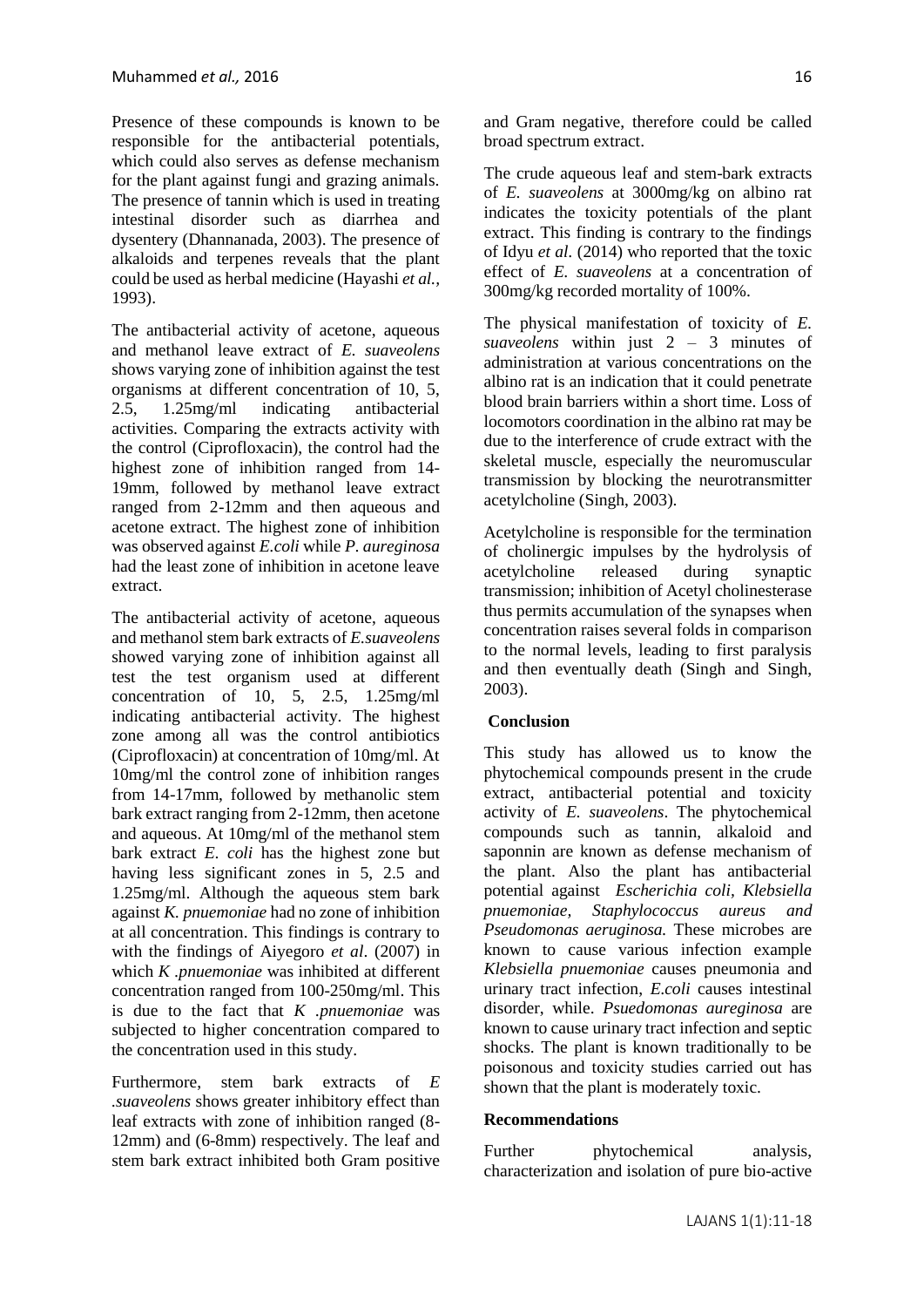should be carried out so as to determine its toxic constituent and identify the exact constituent responsible for it toxic effect. The bioactive compound responsible for inhibiting the growth of test organism should be compounded in a dosage form. The toxic constituent when isolated and characterized should also be compounded and packed into suitable form for biological control of pest. The unpurified medicines made from *E. suaveolens* should not be used internally due to it toxic effect. Pharmaceutical industries should incorporate the use of the plant parts in production of drug for the treatment of disease condition associated with these pathogens.

#### **REFERENCES**

- Adeoye, B. A. and Oyedapo, O. O. (2004). Toxicity of *Erythrophleum guineense* stembark: Role of alkaloid fraction. *African Journal Traditional,* 1:45-54.
- Agaie, B. M., Salisu A. and Ebbo, A. A. (2007). A survey of common toxic plants of livestock in Sokoto state. *Nigeria Sci. Res. Essay*, 2: 40-42.
- Aiyegoro, O. A., Akinpelu, D. A. and Okoh, A. I. (2007). In-vitro antibacterial potentials of the stem-bark of Red water tree (*Erythropluem suaveolens*). *Journal of Biological Science* **7**(7): 1233-1238.
- Cragg, G.M., Boyd, M.R., Khanna, R., Kneller, R., Mays, T. D., Mazan, K. D., Newman, D.J. and Sausville, E.A. (1999). International Collaboration in Drug Discovery and Development.The NCL experience. *Pure Applied Chemistry.***71** (9): 1619-1633.
- Dharmananda, S. (2003). Gallnuts and the uses of Tannins in Chinese Medicine. Proceedings of Institute for Traditional medicine
- Ghani, A. (1986). Medicinal plants and traditional medicine portions: Problems and prospects of their Standardization. The state of medicinal plant research in Nigeria. 65.
- Harborne, J. B. (1998). Phytochemical methods. Chapman and Hall Publications, London, Pp 7-8.
- Hassan, M.M., Oyewale, A.O., Amupitan, J.O., Abdullahi, M.S. and Okonkwo, E.M. (2005). Preliminary phytochemical and antimicrobial investigation of crude extract of the root-bark of *Detarium microcarpum*, *J*. *Chem*.*Sci. Nig*., **29**(1):26- 29.
- Kirby,W.M., Bauer, A.W., Sharris, J. C. and Tutch, M.C.(1966). Antibiotic susceptibility testing by a standardized single disc method. *Am*. *J. Clin*. *Pathol*. 45:493-496
- Hassan, S.W., Ladan, W. J., Dogondaji, R. A., Umar, R. A., Bilbis, L. S., Hassan, L. G., Ebbo, A. A. and Matazu, I. K. (2007). Phytochemical and Toxicological studies of aqueous leaves extract of *Erythrophluem africanum*. *Pakistan Journal of Biological Sciences*; **10** (21): 3815-3821.
- Idyu, I. I., Kele, S.L., Idyu, V.C., Akinyede, A., Builders, M.I., Ogbole, E.A., Ramyil, M.S. and Ogundeko, T.O. (2014). Acute toxicity studies of *E. Suaveolens* in Albino mice (Musmusculus). *International Journal of Science and research*,**3** (4);366-371.
- Kamanyi, A., Dongmo, A.B., Salah, M.A., Jatsa, H., Wagner, H., Vierling, W. and Bopelet, M. (2003). Endothelium mediated aortic relaxation and blood pressure lowering effect of a procyanidin rich fraction of the stem bark extracts of *Erythrophleum suaveolens*. *Journal of Pharmaceutical Biology;*41 (1): 62-67.
- Marshall, N.T. (1998). Searching for a cure: Conservation of medicinal wildlife resources in East and southern Africa. *Traffic International*, Cambridge, United Kingdom. Pp.112.
- Nath, S., Choudhury, M.D., Rouchoudhury, S., Talukae, D., Sirokin, A.V., Bokova, Z., Kadasi, A., Marumiakova, N. and Kolesarova, A. (2011). Restorative aspect of caster plant on mammalian physiology. *Journal of Microbiology. Biotechnology Food Science*. 1 (2): 23.
- Nwude, N. and Chineme, C.N. (1981). Toxic effects of the leaves of *E. africanum* (Harms) in sheep. *Bull. Anim. Health Product Afr*., 229: 3499-3500.